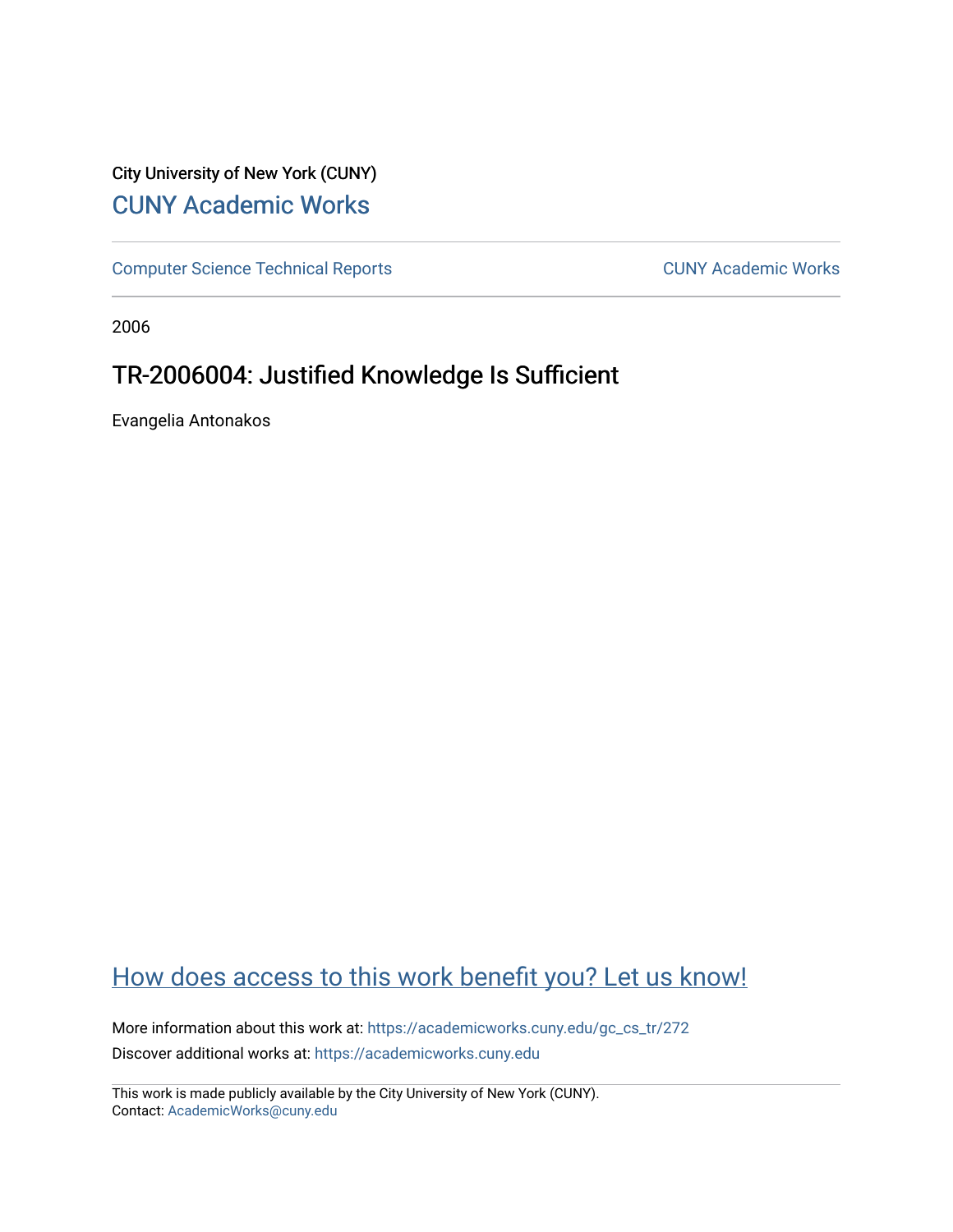# Justified Knowledge is Sufficient

Evangelia Antonakos Eva@Antonakos.net

April 20, 2006

#### Abstract

Three formal approaches to public knowledge are "any fool" knowledge by McCarthy (1970), Common Knowledge by Halpern and Moses (1990), and Justified Knowledge by Artemov (2004). We compare them to mathematically address the observation that the light-weight systems of Justified Knowledge and 'any fool knows' suffice to solve standard epistemic puzzles for which heavier solutions based on Common Knowledge are offered by standard textbooks. Specifically we show that epistemic systems with Common Knowledge modality C are conservative with respect to Justified Knowledge systems on formulas  $\chi \wedge C\varphi \to \psi$ , where  $\chi, \varphi$ , and  $\psi$  are C-free. We then notice that formalization of standard epistemic puzzles can be made in the aforementioned form, hence each time there is a solution within a Common Knowledge system, there is a solution in the corresponding Justified Knowledge system.

### 1 Multi-agent Logics

The logics  $\mathsf{T}_n$ ,  $\mathsf{S4}_n$ , and  $\mathsf{S5}_n$  are logics in which each of the finitely many  $(n)$ agents has a knowledge operator  $K_i$  which is  $\mathsf{T}$ , or **S4**, or **S5** respectively. We only consider cases where all agents' modalities are of the same logical strength.

**Definition 1.** The formal systems for  $\mathsf{T}_n$ ,  $\mathsf{S4}_n$ , and  $\mathsf{S5}_n$  are as follows: propositional logic plus for  $K_i$ ,  $i = 1, 2, \ldots, n$  we have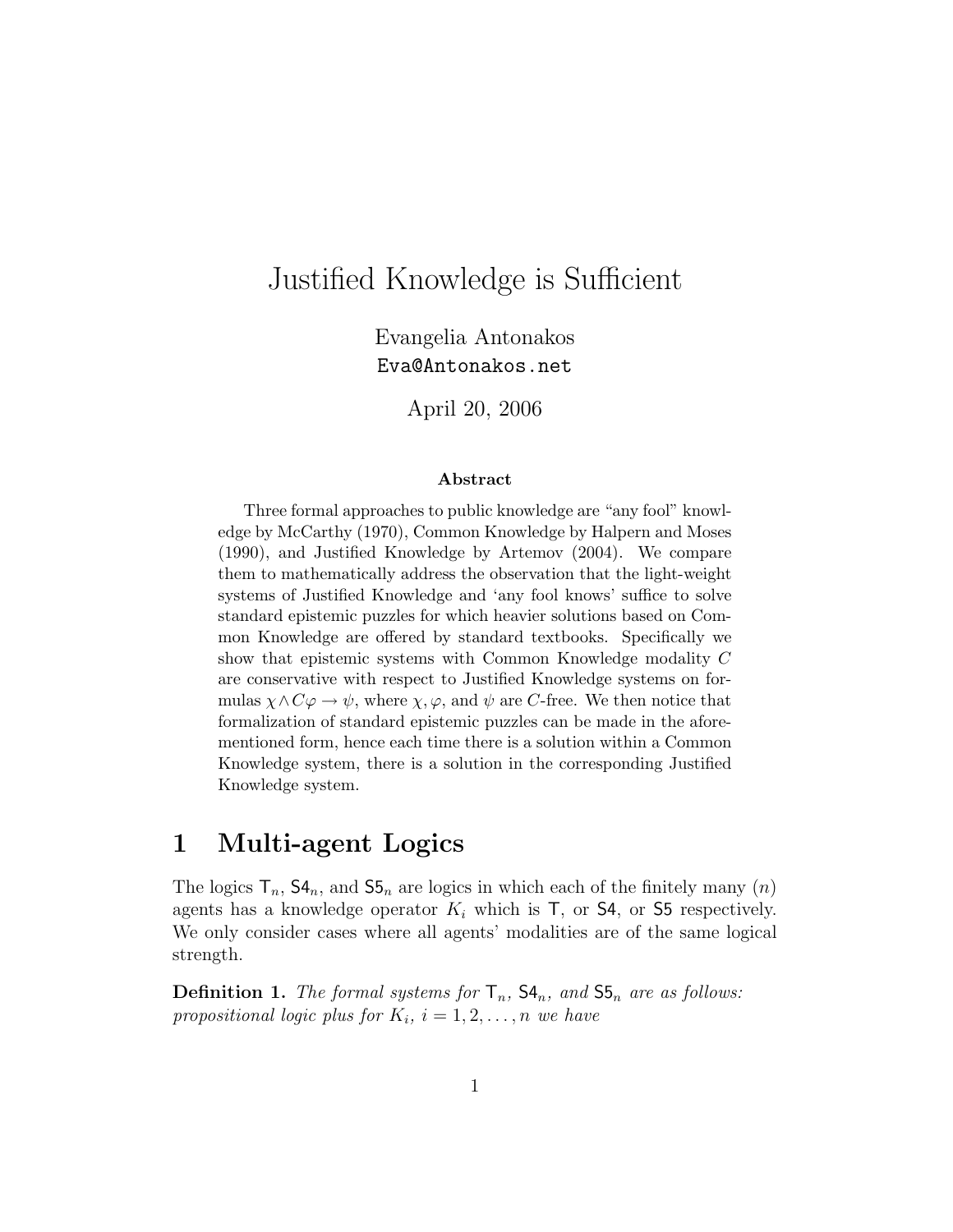### Axioms for  $S4_n$ :

 $K: K_i(\varphi \to \psi) \to (K_i\varphi \to K_i\psi)$  each agent can do modus ponens Rules: Necessitation:  $\vdash \varphi \Rightarrow \vdash K_i\varphi$ 

 $T: K_i\varphi \to \varphi$  agents can know only true propositions  $4: K_i\varphi \to K_iK_i\varphi$  agents have positive introspection

For  $\mathsf{T}_n$ , omit the final axiom. For  $\mathsf{S5}_n$ , add negative introspection:  $\neg K_i \varphi \rightarrow K_i \neg K_i \varphi$ .

**Definition 2.** Kripke models for  $\mathsf{S4}_n$ :  $M = \langle W, R_1, R_2, \ldots, R_n, \Vdash \rangle$  where

- W is a non-empty set of worlds
- $R_i \subseteq W \times W$  is agent *i*'s accessability relation.  $R_i$  is reflexive and transitive.

•  $\vdash \subseteq W \times Var$  where Var is the set of propositional variables. The forcing relation  $\mathbb{F}$  is naturally extended to all formulas so that  $R_i$  corresponds to  $K_i$ :

$$
M, u \Vdash K_i \varphi \Leftrightarrow \forall v \in M \ uR_i v \to M, v \Vdash \varphi .
$$

For  $\mathsf{T}_n$ -models, each  $R_i$  is reflexive while for  $\mathsf{S5}_n$ -models, each  $R_i$  is an equivalence relation.

**Theorem 1.**  $\mathsf{T}_n$ ,  $\mathsf{S4}_n$ , and  $\mathsf{S5}_n$  are sound and complete with respect to their models, as shown in [FHMV95].

Multi-agent systems are enhanced by the addition of modalities which take into account the public knowledge of agents. Three such modalities  $C, J$ , and O will be discussed, all of which model variations of public information. We will compare their logical strengths, semantics, and complexity and will see why justified knowledge  $(J)$  systems are sufficient to solve classical epistemic puzzles, a role usually designated for common knowledge (C).

## 2 Common Knowledge

The most recognized conception of public knowledge is common knowledge, and the literature addressing it, both philosophical (notably [L69]) and mathematical, is vast. Informally, the epistemic operator  $C\varphi$ , to be read ' $\varphi$  is common knowledge,' can be given as infinite conjunction:

$$
C\varphi \leftrightarrow \varphi \wedge E\varphi \wedge E^2\varphi \wedge E^3\varphi \wedge \cdots \wedge E^n\varphi \ldots
$$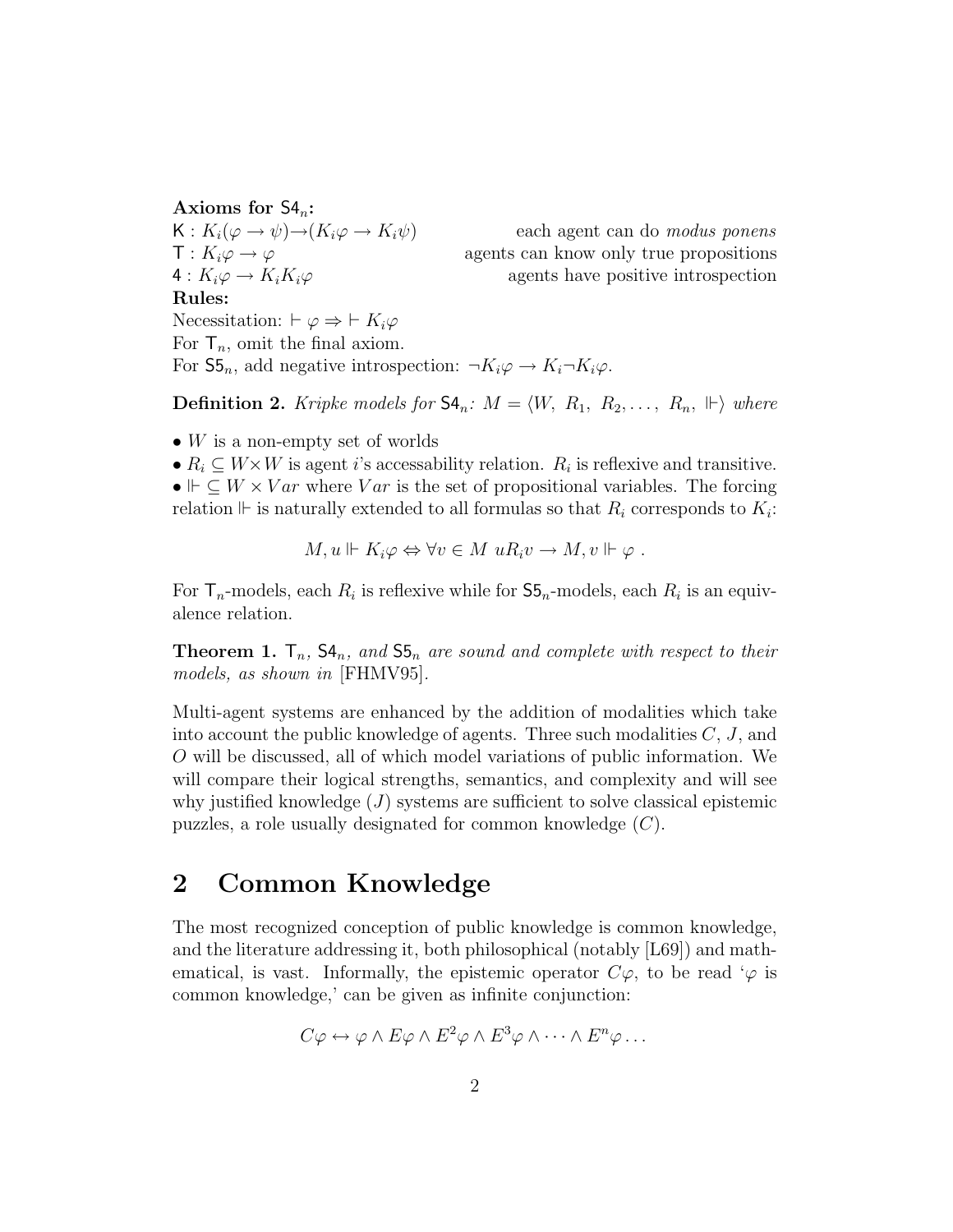where  $E\varphi = K_1\varphi \wedge K_2\varphi \wedge \ldots \wedge K_n\varphi$  (everyone knows  $\varphi$ ) and  $K_i$  is an individual agent's knowledge operator corresponding to T, S4 or S5 as appropriate. One formal characterization which [FHMV95] and [vBS04] take is via a Fixed Point Axiom

$$
C\varphi \leftrightarrow E(\varphi \wedge C\varphi)
$$

and the Induction Rule

$$
\frac{\varphi \to E(\varphi \land \psi)}{\varphi \to C\psi}
$$

yielding common knowledge to be the greatest fixed point solution [FHMV95]. Common knowledge does not take into account the means by which the knowledge is acquired. As we will see, this is in contrast to justified knowledge. The distinction between the infinite conjunction, the fixed point axiom, and how common knowledge is achieved is addressed in [Bar88]. [G92] too, provides a useful survey with several nice examples but does not include a distinct formalism. There is also an equivalent axiomatic formulation of common knowledge which replaces the induction rule with the induction axiom in [MvdH95], which, for technical convenience, we will use.

### Definition 3.  $\mathsf{T}_{n}^{C}$ ,  $\mathsf{S4}_{n}^{C}$ , and  $\mathsf{S5}_{n}^{C}$  axiom systems: Propositional Logic plus

### Axioms:

T, S4, or S5 axioms for  $K_i$ ,  $i = 1, 2, \ldots, n$ , respectively;  $K: C(\varphi \to \psi) \to (C\varphi \to C\psi);$  $T: C\varphi \rightarrow \varphi;$  $C\varphi \to E(C\varphi)$ , where  $E\varphi = K_1\varphi \wedge K_2\varphi \wedge \cdots \wedge K_n\varphi$ ; Induction Axiom:  $\varphi \wedge C(\varphi \rightarrow E\varphi) \rightarrow C\varphi$ . Rules: *Necessitation for all*  $K_i: \vdash \varphi \Rightarrow \vdash K_i \varphi;$ 

*Necessitation for*  $C: \vdash \varphi \Rightarrow \vdash K_i\varphi$ .

**Definition 4.** Models for  $\mathsf{T}^C_n$ ,  $\mathsf{S4}^C_n$ , and  $\mathsf{S5}^C_n$ :  $M = \langle W, R_1, R_2, \ldots, R_n, R_C, \Vdash \rangle$ where

 $\bullet M = \langle W, R_1, R_2, \ldots, R_n \Vdash \rangle$  is a  $\mathsf{T}_n$ ,  $\mathsf{S4}_n$ , or  $\mathsf{S5}_n$  model, respectively

•  $R_C$  is a reflexive and transitive relation such that

Transitive Closure 
$$
\Big(\bigcup_{i=1}^{n} R_i\Big) = R_C.
$$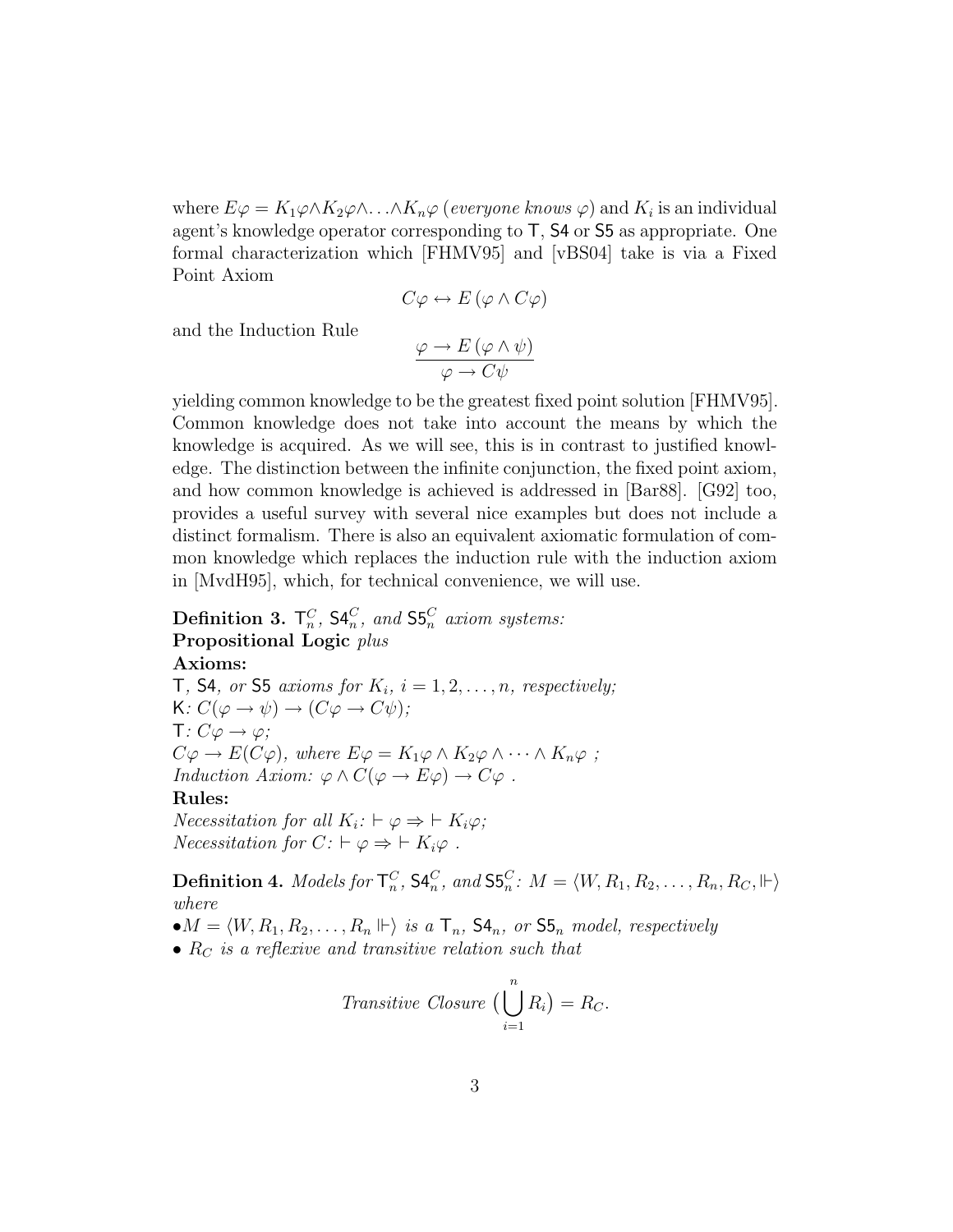• The forcing relation  $\mathbb{F}$  is naturally extended to all formulas so that  $R_C$ corresponds to C:  $M, u \Vdash C\varphi \Leftrightarrow \forall v \in M \ uR_Cv \to M, v \Vdash \varphi$ .

**Theorem 2.**  $\mathsf{T}_n^C$ ,  $\mathsf{S4}_n^C$ , and  $\mathsf{S5}_n^C$  are sound and complete with respect to their models.

Proof. One can be found in [FHMV95], beginning on p. 70.

 $\Box$ 

The agents' logic plays a role in determining the strength of the common knowledge operator  $C$ . In the systems defined above,  $C$  is always at least as strong as  $K_i$ . Showing that in  $\mathsf{T}_n^C$ ,  $\mathsf{S4}_n^C$ , and  $\mathsf{S5}_n^C$ , C satisfies the T,  $\mathsf{S4}$ , and S5 axioms, respectively, is given as an exercise in [FHMV95], p. 93.

# 3 Justified Knowledge

Justified knowledge was introduced by Artemov in [A04] as the forgetful projection of the evidence-based knowledge represented by an appropriate adaptation of LP (Logic of Proofs). In LP systems  $(T_n\mathsf{LP}, \mathsf{S4}_n\mathsf{LP}, \mathsf{S5}_n\mathsf{LP})$ , each formula / subformula carries with it a proof term representing a particular proof of the formula / subformula from the axioms. Justified knowledge systems are ones in which all proofs are identified as one. Whereas  $C\varphi$  asserts that  $\varphi$  is common knowledge,  $J\varphi$  asserts that  $\varphi$  is common knowledge arising from a proof of  $\varphi$  or some other agreed-upon acceptable set of evidences. Though the proof of  $\varphi$  is not explicitly presented with the assertion  $J\varphi$ , it is reproducible. This is the important Realization Theorem which provides an algorithm to reconstruct proof terms. For more details on this, the reader should consult [A04, A06].

As with the common knowledge logics, the construction of the justified knowledge logics  $\mathsf{T}_n^J$ ,  $\mathsf{S4}_n^J$ , and  $\mathsf{S5}_n^J$  builds on the multi-agent logics. In C systems the agents' logic determines the strength of  $C$  while in  $J$  systems the strength of  $J$  is chosen independently to be weaker, stronger, or the same as that of the agents'. In the aforementioned logics, the modality J will be assumed to be S4 unless otherwise specified.

**Definition 5.**  $\mathsf{T}_{n}^{J}$ ,  $\mathsf{S4}_{n}^{J}$ , and  $\mathsf{S5}_{n}^{J}$  axiom systems: Propositional Logic plus Axioms: **T**, **S4**, or **S5** axioms for  $K_i$ ,  $i = 1, 2, ..., n$ ;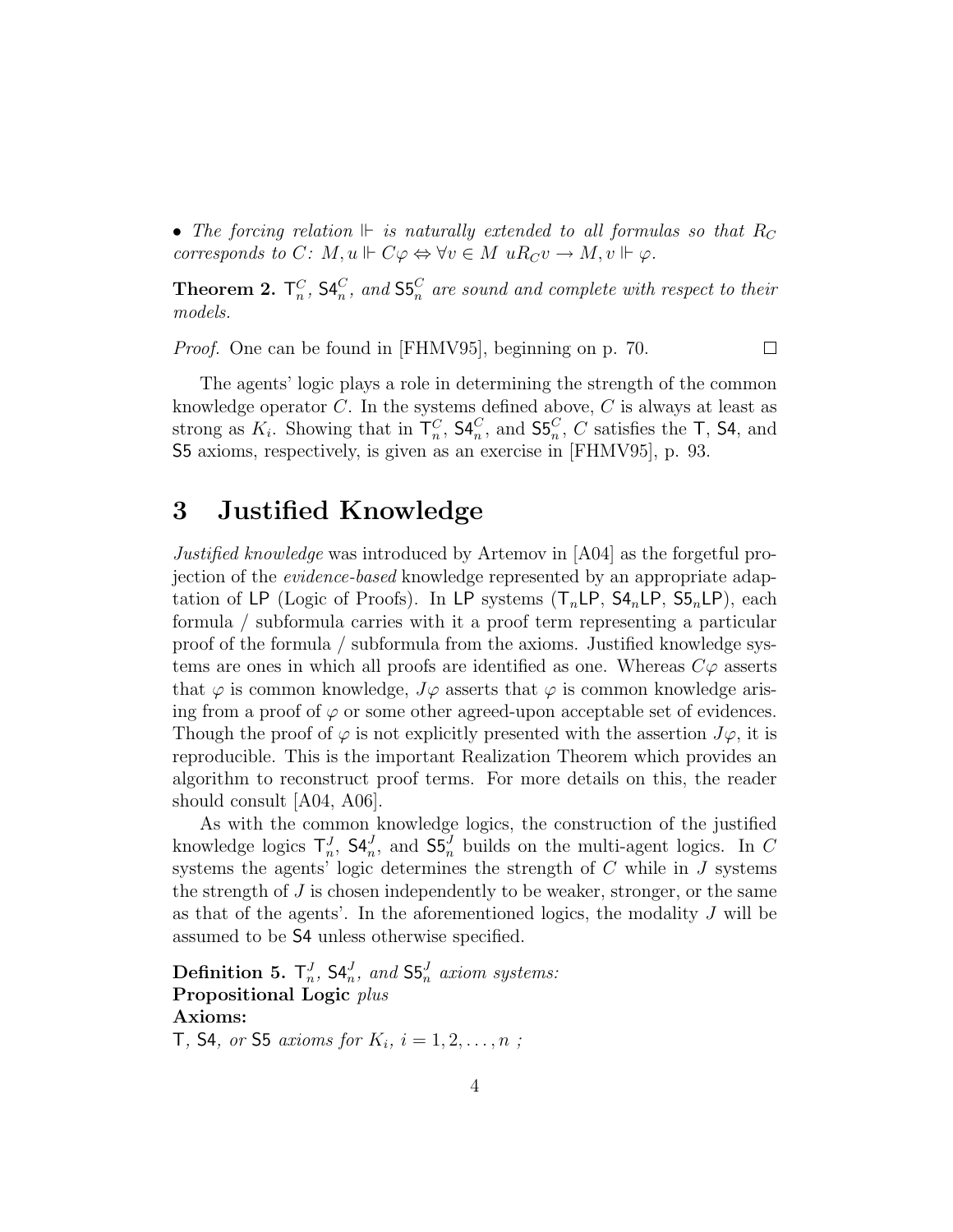S4 axioms for  $J$ ; Connection Principle:  $J\varphi \to K_i\varphi$ . Rules: *Necessitation for all*  $K_i: \vdash \varphi \Rightarrow \vdash K_i \varphi$ ; *Necessitation for*  $J: \vdash \varphi \Rightarrow \vdash J\varphi$ .

**Definition 6.** Models for  $\mathsf{T}^J_n$ ,  $\mathsf{S4}^J_n$ , and  $\mathsf{S5}^J_n$ :  $M = \langle W, R_1, R_2, \ldots, R_n, R_J, \Vdash \rangle$ where

- $M = \langle W, R_1, R_2, \ldots, R_n \Vdash \rangle$  is a  $\mathsf{T}_n$ ,  $\mathsf{S4}_n$ , or  $\mathsf{S5}_n$  model, respectively
- $R_J$  is a reflexive and transitive relation such that

Transitive Closure 
$$
\Big(\bigcup_{i=1}^n R_i\Big) \subseteq R_J
$$
.

• The forcing relation  $\mathbb{F}$  is naturally extended to all formulas so that  $R_J$ corresponds to J:  $M, u \Vdash J\varphi \Leftrightarrow \forall v \in M \ uR_J v \to M, v \Vdash \varphi$ .

**Theorem 3.**  $\mathsf{T}_n^J$ ,  $\mathsf{S4}_n^J$ , and  $\mathsf{S5}_n^J$  are sound and complete with respect to their models, as shown in [A04, A06].

Recall that in common knowledge models,  $R_C$  = Transitive Closure( $\bigcup_{i=1}^n R_i$ ) and so  $R_C \subseteq R_J$ . Thus in a context where we can compare the two, *i.e.* a hybrid model with both  $R_C$  and  $R_J$ , it seems  $J\varphi \Rightarrow C\varphi$  but not vice versa. More formally, we have the following propositions.

**Definition 7.** Let  $\varphi^*$  be  $\varphi$  with each instance of a J replaced by a C.

Proposition 1.  $(\mathsf{S4}_n^J)^* \subset \mathsf{S4}_n^C$  but  $(\mathsf{S4}_n^J)^* \neq \mathsf{S4}_n^C$  .

Proof. It needs to be shown that the ∗-translation of each each rule and axiom of  $\mathsf{S4}_n^J$  is provable in  $\mathsf{S4}_n^C$ . Artemov shows this in [A04, A06] using the equivalent axiomatization of  $\mathsf{S4}_n^C$  from [FHMV95].  $\Box$ 

The proof shows it is only the Induction Axiom of  $S4_n^C$  which is not provable in  $(\mathsf{S4}_{n}^{J})^*$ , yielding the strict inclusion.

Corollary 1. Let I.A. be the induction axiom. Then  $\mathsf{S4}_n^C \equiv (\mathsf{S4}_n^J)^* + \mathsf{I.A.}$  and  $\mathsf{T}_n^C \equiv (\mathsf{T}_n^J)^* + \mathsf{I.A.}$  where J is an  $\mathsf{S4}$  modality.  $SS_n^C \equiv (SS_n^J)^* + I.A.$  when J is an S5 modality.

 $\mathsf{S5}_n^J$  where J is a  $\mathsf{S5}$  modality was considered in [R06].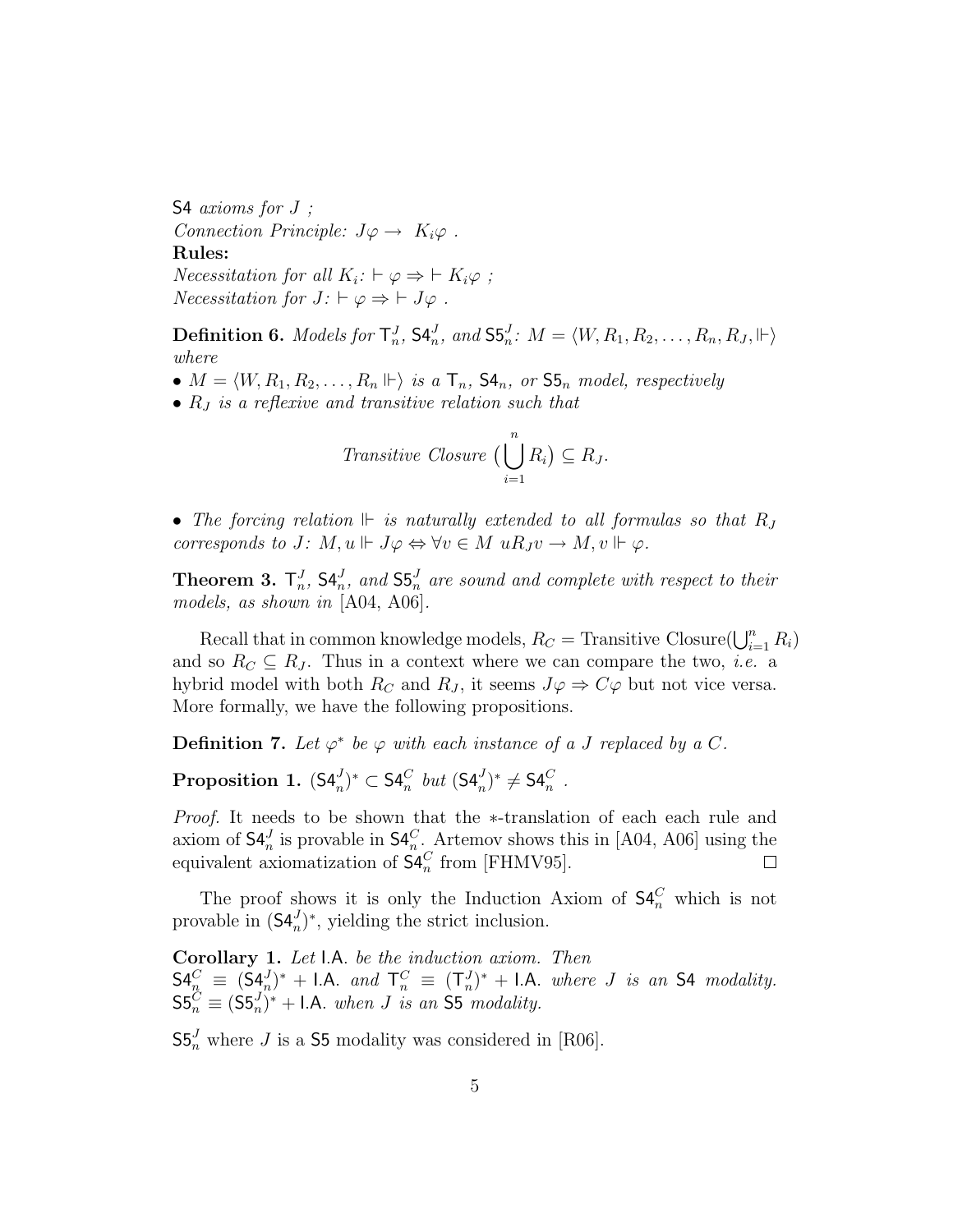*Proof.* The strict inclusion of the  $J$  systems follows from the previous proposition and noticing that C satisfies the 4 axiom in  $\mathsf{T}_n^C$  and the 5 axiom in  $\mathsf{S5}_{n}^{C}$ . When the induction axiom is added, the equivalence is clear.

Thus indeed, in any J-model,  $J\varphi \Rightarrow C\varphi$ . The evidence-based common knowledge semantics for J systems are further enriched by Artemov's Realization Theorem mentioned at the start of the section. This gives a constructive approach to recovering or realizing the full proof terms of the evidencebased knowledge systems.

Theorem 4 (Realization Theorem). There is an algorithm that given an  $\mathsf{S4}_{n}^{J}$ -derivation of a formula  $\varphi$ , retrieves an  $\mathsf{S4}_{n}\mathsf{LP}\text{-}formula \psi$ , a realization of  $\varphi$ , such that  $\varphi$  coincides with  $\psi^{\circ}$ , where  $\circ$  replaces all proof terms with J, and  $S4_nLP$  proves  $\psi$ .

This theorem and a realization theorem for  $S5_n^J$  where J is an S4-modality is established in [A04, A06] while a realization theorem for  $\mathsf{S5}^J_n$  where J is an S5-modality is given in [R06]. Other major advantages to justified knowledge are

• proofs in  $\mathsf{S4}_n^J$  are normalizable ([A04, A06]), but not in  $\mathsf{S4}_n^C$ <br>•  $\mathsf{S4}_2^J$  is *PSPACE*-complete [D05], whereas for  $n \geq 2$ ,  $\mathsf{S4}_n^C$  is *EXPTIME*complete [FHMV95].

These features have been exploited by Bryukhov in [B05] to develop an automated theorem prover for  $\mathsf{S4}_{n}^{J}$ . Justified Knowledge offers simpler, more constructive, and more automation-friendly approach to common knowledge.

## 4 Any Fool's Knowledge

McCarthy's model of common knowledge via "any fool knows" apparently goes back to roughly 1970 ([FHMV95], p. 13), though its first published appearance is in [MSTI78]. In this epistemic multi-agent system, the modality for each agent is denoted by S, and the additional virtual agent, "any fool," is denoted by O. In [MSTI78] p. 2, whatever any fool knows, "everyone knows that everyone else knows," and so someone knows. Thus we may add an additional axiom linking the fool to the other people:  $O\varphi \rightarrow S\varphi$ . Call this the linking axiom. This corresponds exactly to Artemov's connection principle:  $J\varphi \to K_i\varphi$ . When McCarthy et al. use subscripted modals,  $S_i$ , to specify individual agents,  $S_0$  is the distinguished any fool operator O. Thus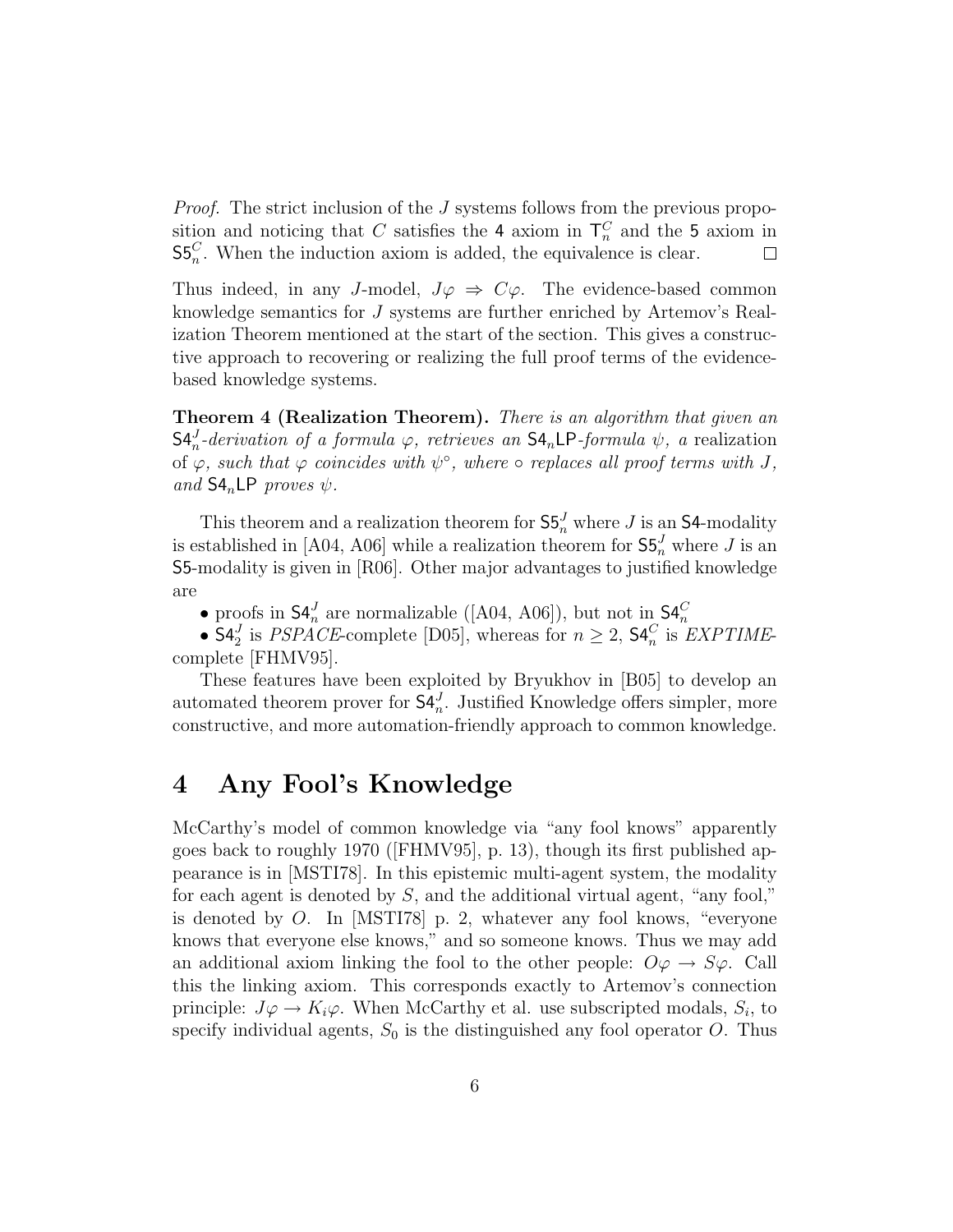we see that the "fool" is a particular agent, hence in any axiom, we may replace all S modals by Os, though not vice versa.

Definition 8. The McCarthy et al axioms are based on propositional logic plus:

linking axiom:  $O\varphi \to S\varphi$ K0:  $S\varphi \rightarrow \varphi$ K1:  $O(S\varphi \rightarrow \varphi)$ K2:  $O(O\varphi \rightarrow OS\varphi)$ K3:  $O(S\varphi \wedge S(\varphi \rightarrow \psi) \rightarrow S\psi)$  $K4: O(S\varphi \rightarrow SS\varphi)$ K5:  $O(\neg S\varphi \rightarrow S\neg S\varphi)$ .

We will look at three systems identified in [MSTI78] given by axioms K0-K3, K0-K4, and K0-K5.<sup>1</sup> These will be referred to as  $MT$ , M4, and M5 respectively. Model semantics and completeness results for a variant of M5 is stated in [MSTI78]. These logics were introduced explicitly to formalize and solve epsitemic puzzles, of which Wise Men and Unfaithful Wives are addressed in [MSTI78]. However, rather than borrowing from standard formulations of modal logics, the authors seem to have developed these particular axioms by considering just what would be needed for these particular examples. Despite this, we can see that Artemov's justified knowledge operator J plays a role equivalent to McCarthy's any fool operator  $O$ . In particular, we have the following theorem.

**Definition 9.**  $\star$  replaces J by O and  $K_i$  by  $S_i$ .

**Theorem 5.**  $(T_n^J)^* \equiv \text{MT}$  and  $(S4_n^J)^* \equiv \text{M4}$  when J is an S4 modality and  $(\mathsf{S5}_n^J)^* \equiv \mathsf{M5}$  when *J* is an **S5** modality.

 $\Box$ 

Proof. Immediate from the following three lemmas.

Lemma 1.  $(T_n^J)^* \equiv M T$ .

*Proof.* Recall that J is an S4 modality while the  $K_i$  are T modalities.

(←) To show  $(T_n^J)^*$  ⊃ MT,  $T_n^J$  must satisfy MT axioms (K0-K3 and the linking axiom), where Os are Js and  $S_i$ s are  $K_i$ s.

<sup>&</sup>lt;sup>1</sup>In [MSTI78], K0 is omitted from these lists. Given other statements in the paper, this clearly is just an oversight.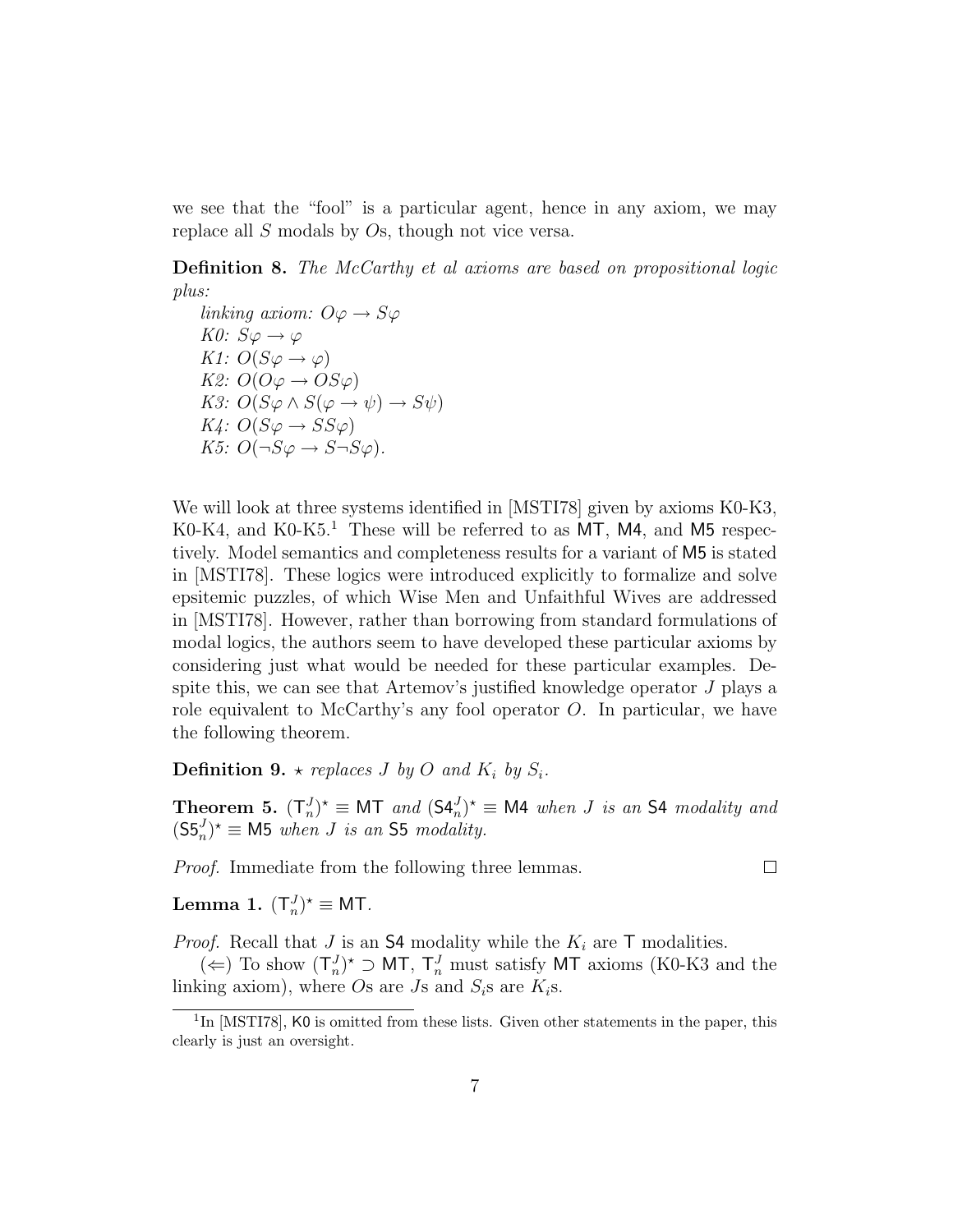Linking axiom:  $\mathsf{T}_n^J$ the connection principle K0:  $\mathsf{T}_n^J \vdash K_i \varphi \to \varphi;$   $\mathsf{T}$  axiom for  $K_i$ K1:  $\mathsf{T}_n^J$ J necessitation of  $\mathsf{T}$  axiom of  $K_i$ K2:  $\mathsf{T}_n^J \vdash J(J\varphi \to JK_i\varphi);$ 1.  $\mathsf{T}_{n}^{J} \vdash J\varphi \rightarrow JJ\varphi$  4 axiom for J 2.  $\mathsf{T}_n^J$ the connection principle 3.  $\mathsf{T}_n^J$ from 2. by  $J$  necessitation 4.  $\mathsf{T}_n^J$ from 3. by K axiom for  $J$ 5.  $\mathsf{T}_n^J \vdash J\varphi \to JK_i\varphi$  from 1. and 4. 6.  $\mathsf{T}_n^J \vdash J(J\varphi \to JK_i\varphi)$  from 5. by J necesitation K3:  $\mathsf{T}_n^J \vdash J(K_i\varphi \wedge K_i(\varphi \to \psi) \to K_i\psi); \quad J$  necessitation of K axiom for  $K_i$ .

As mentioned above, "any fool" is a particular agent and so in any axiom all the  $S$ s may be replaced by Os. Consider  $K0'$ - $K3'$  and the linking axiom' where we do just that:

Linking axiom':  $\mathsf{T}_n^J$ propositional tautology K0':  $\mathsf{T}_n^J \vdash J\varphi \to \varphi;$   $\mathsf{T}$  axiom for J K1':  $\mathsf{T}_n^J \vdash J(J\varphi \to \varphi);$  J necessitation of T axiom of J K2':  $\mathsf{T}_n^J \vdash J(J\varphi \to JJ\varphi);$  J necessitaton of 4 axiom for J K3':  $\mathsf{T}_n^J \vdash J(J\varphi \land J(\varphi \to \psi) \to J\psi); \qquad J$  necessitation of K axiom for J.

(⇒)  $(T_n^J)^*$  ⊂ MT. We must show that MT satisfies the  $(T_n^J)^*$  axioms and rules. Remember that "any fool" O is a particular S agent.

| $S$ axioms:                                                                   |                                                |
|-------------------------------------------------------------------------------|------------------------------------------------|
| K: $MT \vdash S\varphi \wedge S(\varphi \rightarrow \psi) \rightarrow S\psi;$ | by K3, linking axiom, K0                       |
| T: MT $\vdash$ S $\varphi \rightarrow \varphi$ ;                              | K0.                                            |
| $O$ axioms:                                                                   |                                                |
| T: MT $\vdash$ $O\varphi \rightarrow \varphi$ ;                               | by K0, $O$ is a particular $S$                 |
| K: $MT \vdash O\varphi \land O(\varphi \rightarrow \psi) \rightarrow O\psi$ ; | by K axiom for $S, O$ is a an $S$              |
| 4: MT $\vdash$ $O\varphi \rightarrow O O \varphi$ ;                           | by K2, $\mathsf{T}$ axiom for $O, O$ is an $S$ |
| Connection axiom: $MT \vdash O\varphi \rightarrow S\varphi$ ;                 | the linking axiom                              |
|                                                                               |                                                |

O necessitation: This follows from the fact that each S and O axiom is nesessitated.

K axiom for  $S$  and  $O$  is necessitated by K3. T axiom for S and O is necessitated by K1. 4 axiom for O is necessitated by K2.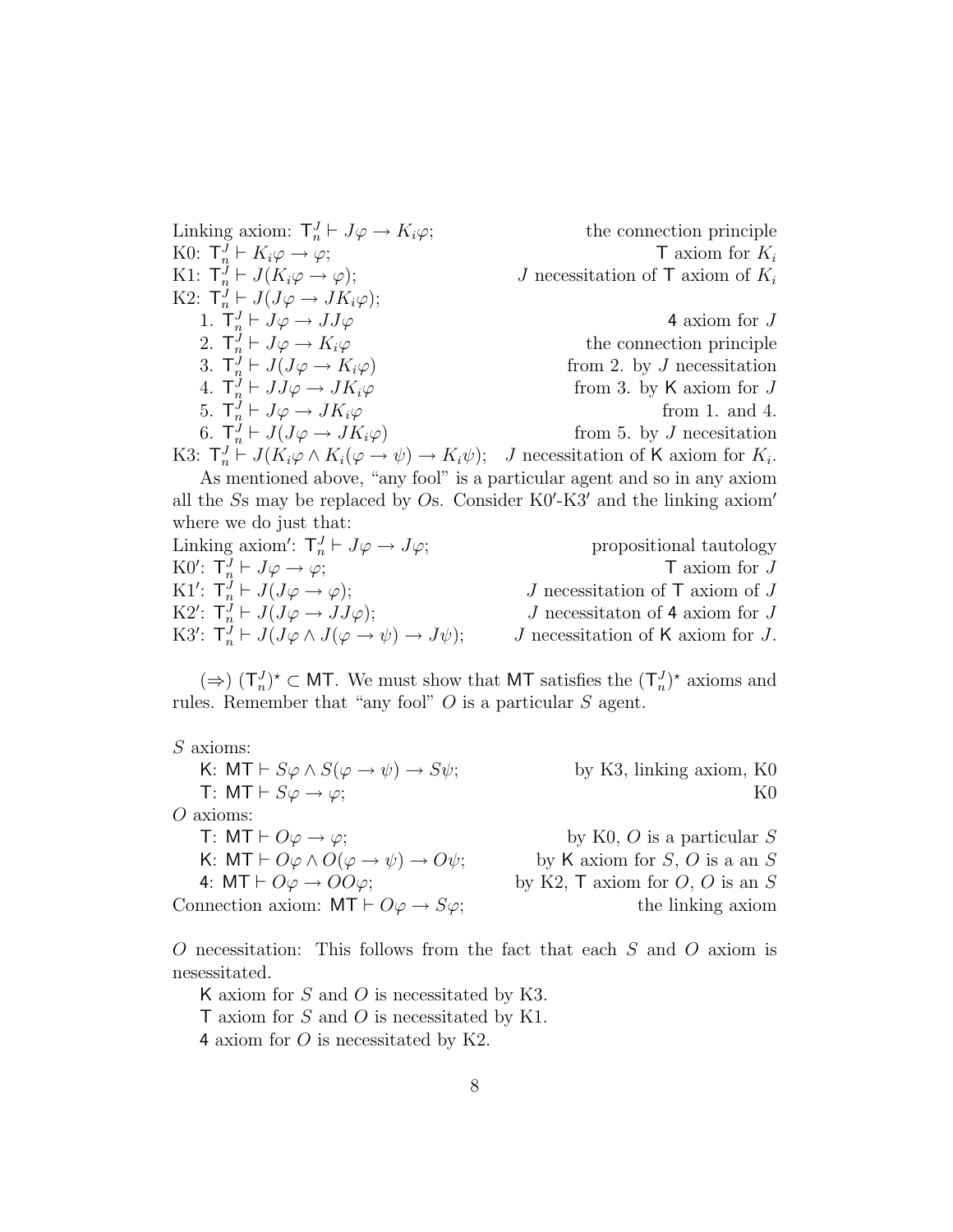S necessitation: This follows from O necessitation and the linking axiom.  $\Box$ 

Lemma 2.  $(S4_n^J)^* \equiv M4$ .

*Proof.* Recall that  $J$  and  $K_i$  are 54 modalities.

 $($   $\Leftarrow$ ) (S4<sup>J</sup><sub>n</sub>)<sup>\*</sup> ⊃ M4 follows from previous lemma and K4:  $S4_n^J \vdash J(K_i\varphi \rightarrow K_iK_i\varphi);$  $\psi_n^J \vdash J(K_i\varphi \to K_iK_i\varphi);$  by J necessitation of 4 axiom for  $K_i$ .  $K4' = K2'$ 

 $(\Rightarrow)$  (S4<sup>*J*</sup><sub>n</sub><sup>*N*</sup> ⊂ M4 follows from previous lemma and S axioms:

4:  $\mathsf{M4} \vdash S\varphi \rightarrow SS\varphi;$  by K4, T axiom for O. O necessitation: 4 axiom for  $S$  is necessitated by K4.  $\Box$ 

Lemma 3.  $(S5_n^J)^{\star} \equiv M5$ .

*Proof.* Recall that J and  $K_i$  are 55 modalities.

 $($   $\Leftarrow$ )<sub>⊥</sub> $($ S5<sup>*J*</sup><sub>n</sub> $)$ <sup>\*</sup> ⊃ M5 follows from previous lemma and K5:  $\mathsf{S4}_{n}^{J} \vdash J(\neg K_i \varphi \to K_i \neg K_i \varphi);$  by J necessitation of 5 axiom for  $K_i$ by  $J$  necessitation of 5 axiom for  $K_i$ .<br>by  $J$  necessitation of 5 axiom for  $J$ . K5':  $S4_n^J \vdash J(\neg J\varphi \to J\neg J\varphi);$  by J necessitation of 5 axiom for J.

 $(\Rightarrow)$  (S5<sup>*J*</sup>)<sup>★</sup> ⊂ M5 follows from previous lemma and S axioms:

5:  $\mathsf{M4} \vdash \neg S\varphi \rightarrow S \neg S\varphi;$  by K5, T axiom for O O axioms:

5:  $M5 \vdash \neg O\varphi \rightarrow O \neg O\varphi$ ; by K5, T axiom for O, O is an S.  $O$  necessitation: 5 axiom for  $O$  and  $S$  necessitated by K5.  $\Box$ 

Despite quite different motivations and technical backgrounds, McCarthy's "any fool" and Artemov's justified knowledge approaches lead to the same multi-modal logics.

Corollary 2. There is a Realization Theorem for MT, M4, and M5 providing evidence-based semantics for McCarthy's "any fool" knowledge operator O.

Also, with the addition of an induction rule, these 'fool' logics provide another alternative normal modal axiomatization for [FHMV95] common knowledge systems, where the common knowledge operator is represented by an additional axiom schema on the top of the multi-modal version of the corresponding basic modal logic.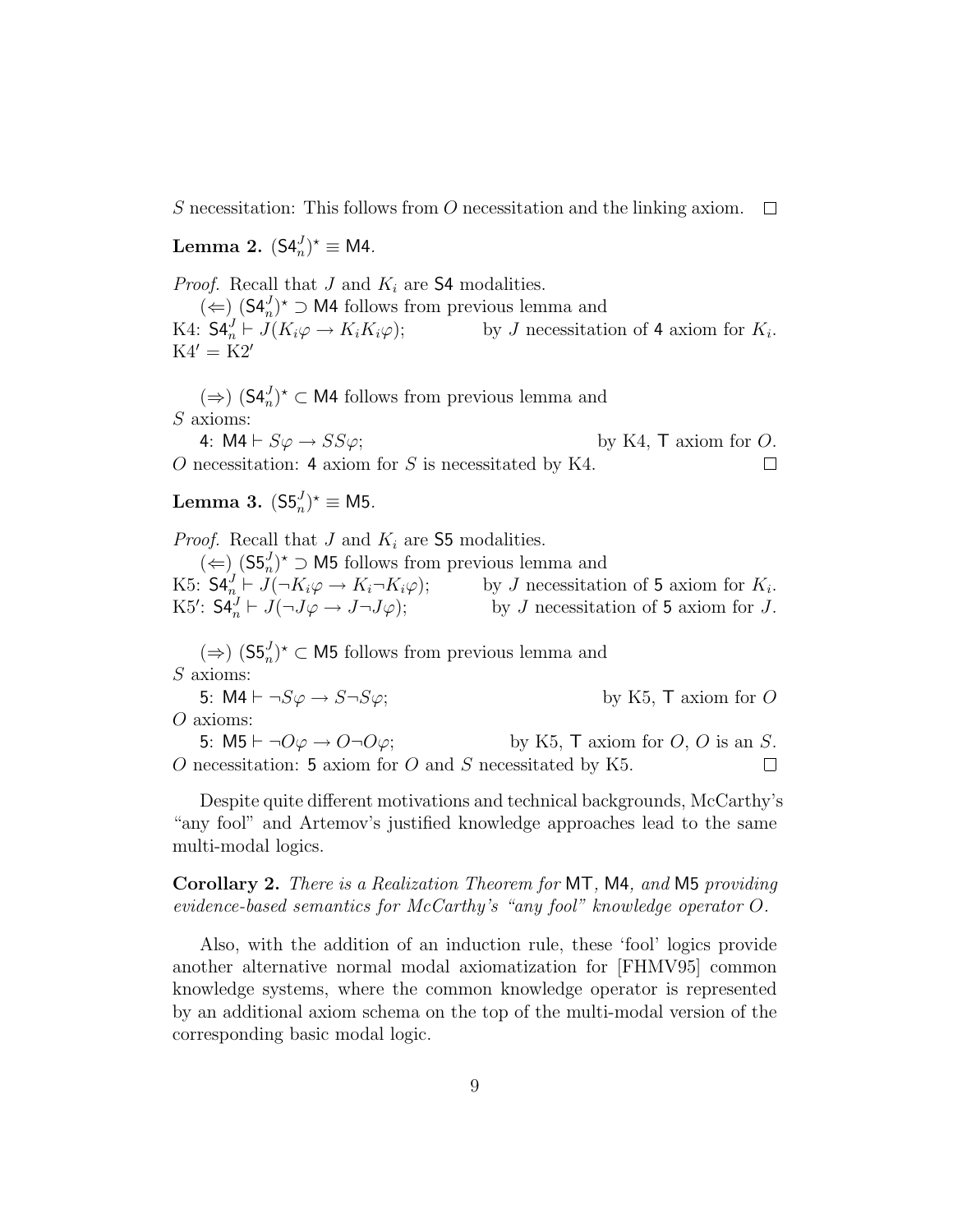### 5 Epistemic Puzzles

Standard epistemic puzzles in the literature such as Wise Men, Muddy Children, and Unfaithful Wives, have traditionally been solved using strong common knowledge systems like  $\mathsf{S5}^C_n$ . By noting examples provided in [MSTI78] and [A04, A06], we see that justified knowledge can be used to formulate the same puzzles. In addition, S5 is an unnecessarily strong assumption as multiagent T systems are often sufficient. Though [F06] offers common knowledge solutions via tidy tableau proofs, common knowledge solutions such as ones offered in [FHMV95], seem to make unwarranted or hidden assumptions, most notably that each agent in these puzzles has the same Kripke model in mind. The formalizations, and hence deductive solutions, we can get with justified knowledge are more satisfying on this front.

These puzzles are structured so that we are given some facts about the world and some common knowledge assumptions, from which we are to conclude some fact about the world or an agent's knowledge. In particular, a solution to these puzzles is not a conclusion about whether a proposition is common knowledge. Schematically these puzzles are of the form  $\chi \land C\varphi \to \psi$ , where  $\chi$ ,  $\varphi$ , and  $\psi$  are C-free. In the following section we will see that common knowledge systems are conservative with respect to justified knowledge systems on formulas of this form, so that any solution in a common knowledge system can be obtained in the corresponding justified knowledge system.

We motivated this by two examples: muddy children and wise men. For classical common knowledge solutions the reader may consult [FHMV95] and [MvdH95].

#### Muddy Children

Assume there are  $n > 1$  children playing outside. While they have been playing, some of them have gotten muddy foreheads. Each child can see whether the others have mud on their foreheads, but no one has mentioned it. At some point the father comes out and announces for all to hear, "at least one of you has mud on your forehead." He asks, "Do you know whether your own forehead is dirty?" The kids answer simultaneously. The question and answer rounds continue. We will assume that all hear and understand the father and that all, including the father, speak truthfully.

It is well known that if  $k \geq 1$  of them are muddy, all the children will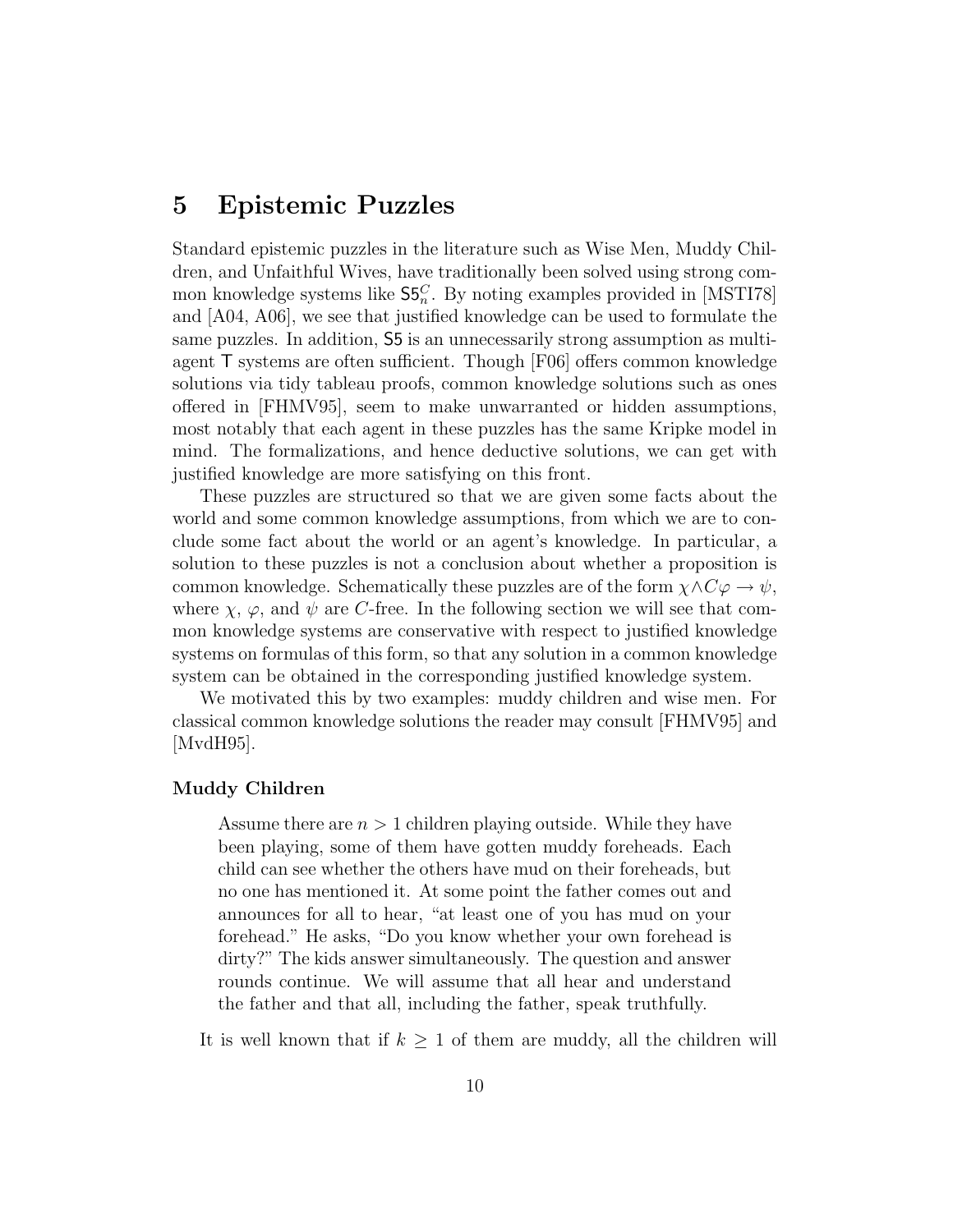answer that they don't know whether they are muddy the first  $k-1$  times they are asked. The  $k^{th}$  time they are asked, each muddy child will reply that she knows that she is muddy. The  $k+1^{st}$  time they are asked, each clean child will reply that she knows that she is not muddy.

Consider an instance of this puzzle with three children called 1, 2, and 3, where 1 and 2 are muddy and 3 is clean. We can give the specifications of this puzzle using facts about the world and explicit justified knowledge assumptions. There will then be a solution consisting of a formal derivation in  $\mathsf{T}^J_3$  using to conclude J-free facts. This approach follows one presented in [A04].

Let the atomic propositions  $p_i$  stand for 'child i has a muddy forehead.' Binary triples are shorthand notation for conjunctions of  $p_i$ s, e.g. **101** =  $p_1 \wedge \neg p_2 \wedge p_3$ .  $Kw_i\varphi$  is shorthand for  $K_i\varphi \vee K_i\neg \varphi$ , i.e., 'i knows whether  $\varphi_1 \wedge \neg p_2 \wedge p_3$ .  $Kw_i\varphi$  is shorthand for  $K_i\varphi \vee K_i \neg \varphi$ , i.e., those whether  $\varphi$ . 'Knowing about others' is formalized as 'K.A.O.' =  $\bigwedge_{j\neq i} Kw_jp_i$ . As the children can see the others' foreheads, we add K.A.O. as an axiom.

The specifications for this problem can be made by describing the initial state of the world as

$$
L(0) = 110 + J(K.A.O.) + J(\neg 000).
$$

After the children answer the first question (with a chorus of "No" in this case), the state of the world can be represented by

$$
L(1) = L(0) + J(\neg K w_1 p_1) + J(\neg K w_2 p_2) + J(\neg K w_3 p_3).
$$

Loosely, after  $m^{th}$  round of question and answers,

 $L(m + 1) = L(m) + J$ (children's answers to the  $m<sup>th</sup>$  question).

Now, straight forward derivations, left to the reader, show that  $T_3^J \vdash L(1) \rightarrow$  $K_1p_1$ ,  $\mathsf{T}_3^J \vdash \mathsf{L}(1) \to K_2p_2$ , and  $\mathsf{T}_3^J \vdash \mathsf{L}(2) \to K_3\neg p_3$  so that children 1 and 2 will answer "yes, I know" to the second question, and 3 will answer, "yes, I know" to the third question. Note that these derivations follow the format  $\chi \wedge J\varphi \to \psi$  mentioned above.

In the specifications above, the state of the world must be calculated by hand after each question is answered. A related formalization for muddy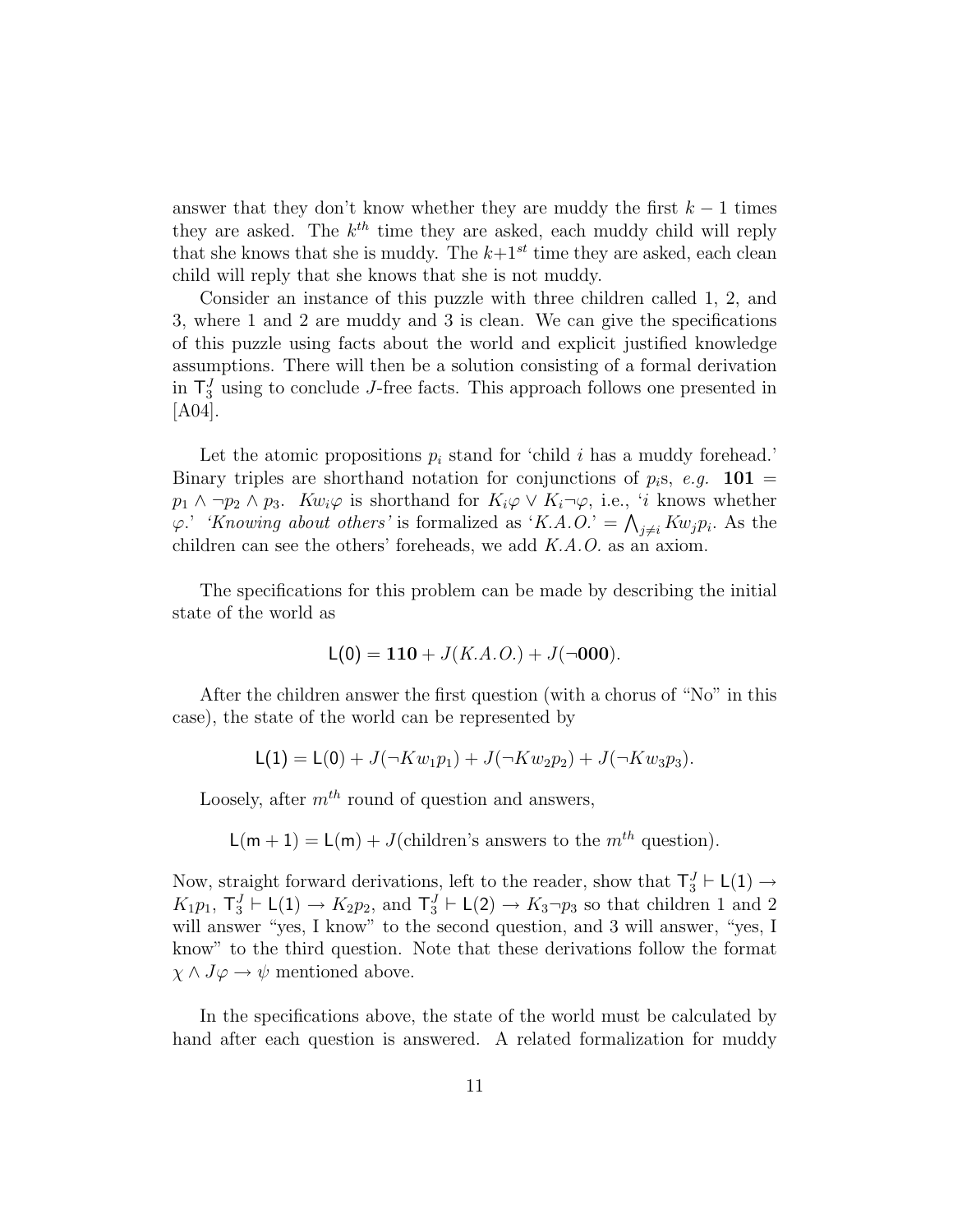children due to Fitting can be used for automatic updating. This is a slight reformulation for consistency of notation, the original is in [F06], p. 41. The reader is referred to [F06] for details.

$$
T_3^J \vdash I \land J(K.A.O.) \to (J(\neg (J(I) \to S)) \to K_i p_i)
$$
 for some *i*

Here I is the initial (current) state of the world and  $S = Kw_1p_1 \vee Kw_2p_2 \vee$  $Kw_3p_3$ , *i.e.* someone knows whether they're muddy.

By this simple derivation we see that this too, satisfies the paradigm of  $\chi \wedge J\varphi \rightarrow \psi$ :

| 1. $I \wedge J(K.A.O.) \rightarrow (J(\neg (J(I) \rightarrow S)) \rightarrow K_i p_i)$ | Fitting's Axiom            |
|----------------------------------------------------------------------------------------|----------------------------|
| 2. $I \wedge J(K.A.O.) \wedge J(\neg (J(I) \rightarrow S)) \rightarrow K_i p_i$        | by importation             |
| 3. $I \wedge J(K.A.O.) \wedge J(J(I) \wedge \neg S) \rightarrow K_i p_i$               | propositional reasoning    |
| 4. $I \wedge J(K.A.O.) \wedge JJ(I) \wedge J(\neg S) \rightarrow K_i p_i$              | $J$ distributivity         |
| 5. $I \wedge J(K.A.O.) \wedge J(I) \wedge J(\neg S) \rightarrow K_i p_i$               | $\mathsf{T}$ axiom for $J$ |
| 6. $I \wedge J(K.A.O. \wedge I \wedge \neg S) \rightarrow K_i p_i$                     | $J$ distributivity.        |

#### Wise Men

A king has three wise men. It is common knowledge that there are three red hats and two white hats. The king places a hat on the head of each wise man so that none sees the color of his own hat. The king then hides the remaining two hats. He asks the wise men, sequentially, if they know the color of their own hat. The first wise man says that he does not know; then the second wise man says that he does not know. Does the third wise man know what color his hat is? If so, what color is it?

The third wise man's hat is red, and he will know this after hearing the answers of the first two wise men.

As with muddy children, we can formulate the situation and derive a solution in  $\mathsf{T}_{3}^{J}$ . The set-up and derivations in the following lemma are lifted directly from [A06], section 8. We will use K.A.O. as in muddy children. Here,  $p_i$  will stand for 'i's hat is white'. The initial situation can be described by

$$
L(0) = J(K.A.O.) + J(\neg 000).
$$

Note that here we don't include the actual state of world as we did with muddy children. The situation after the first and second wise men said they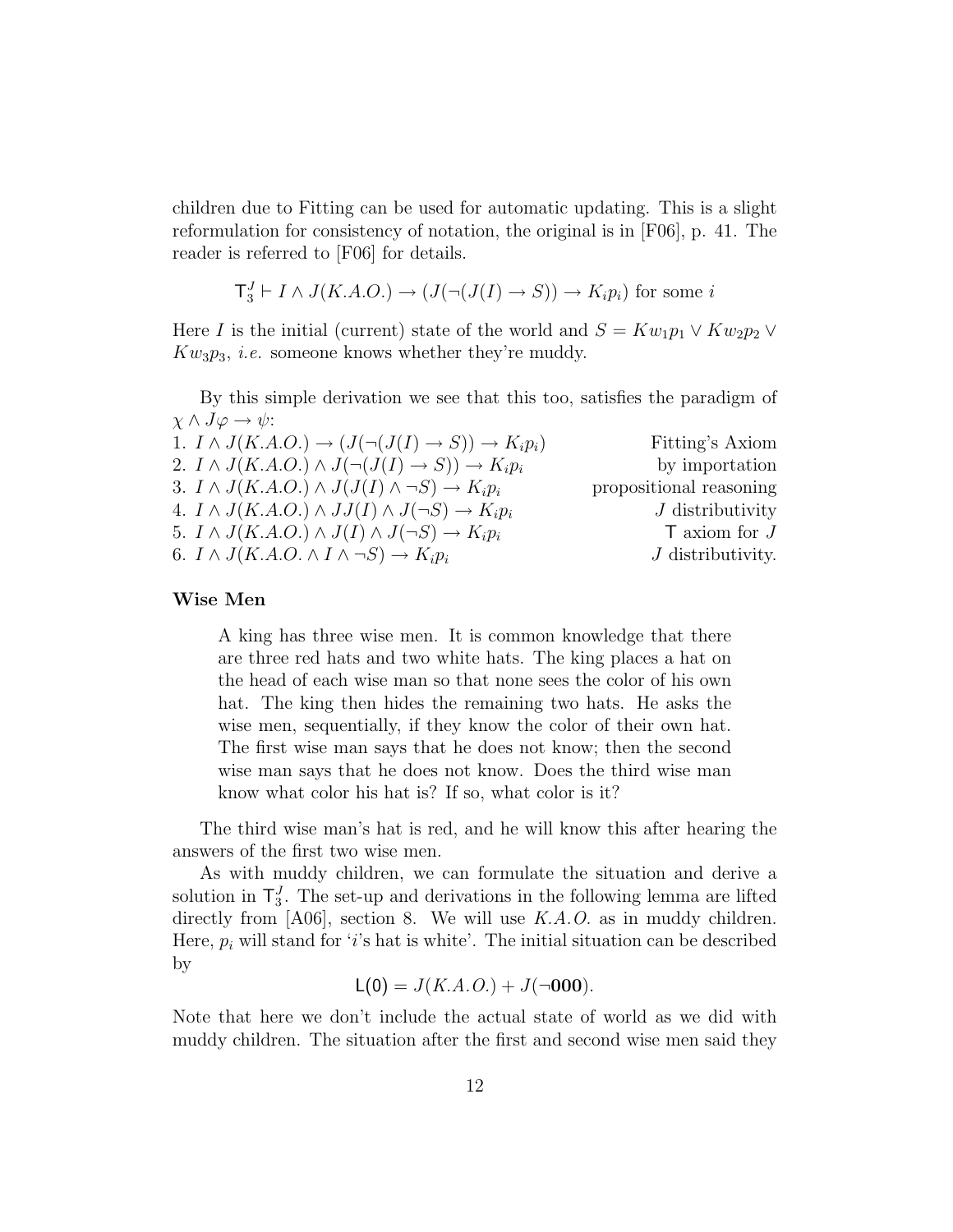didn't know is represented by

$$
L(2) = L(0) + J(\neg K w_1 p_1) + J(\neg K w_2 p_2) .
$$

Lemma 4.  $\mathsf{T}^J_3 \vdash \mathsf{L}(2) \rightarrow K_3p_3$ 

| from $J(K.A.O.)$                        |
|-----------------------------------------|
| from $J(\neg 000)$                      |
| from 1. and 2.                          |
| from $3$ .                              |
| from 4., by $\mathsf{T}_3^J$ -reasoning |
| from $J(\neg Kw_1p_1)$ and 5.           |
| by $T_3^J$ -reasoning.                  |
|                                         |

Likewise, using  $J(\neg Kw_2p_2)$  we obtain  $K_3(\neg 010)$ .

| Next, we prove that $L(2) \rightarrow K_3(\neg 110)$ . |                                |
|--------------------------------------------------------|--------------------------------|
| 1. $110 \rightarrow K_2(110 \vee 100)$ ,               | from $J(K.A.O.)$               |
| 2. $110 \rightarrow K_2(110)$ ,                        | since $J(\neg 100)$            |
| 3. $110 \rightarrow Kw_2p_2$ ,                         | by $\mathsf{T}_3^J$ -reasoning |
| 4. $\neg Kw_2p_2 \rightarrow \neg 110$ ,               | by propositional logic         |
| 5. $J(\neg Kw_2p_2) \rightarrow J(\neg 110)$ ,         | by $\mathsf{T}_3^J$ -reasoning |
| 6. $J(\neg 110)$ ,                                     | from $J(\neg Kw_2p_2)$ and 5.  |
| 7. $K_3(\neg 110)$ ,                                   | by $T_3^J$ -reasoning.         |
|                                                        |                                |

Finally, we conclude  $K_3p_3$ , since  $K_3\neg(000 \vee 100 \vee 010 \vee 110)$ , that is, all combinations with  $\neg p_3$  have been ruled out.  $\Box$ 

From the above proof is it clear not only that the third wise man knows he wears a red hat, but that he would know this even if he were blind or otherwise can not see the others' hats. Note that the above reasoning does not use  $Kw_3p_1$  and  $Kw_3p_2$ .

We have seen that both these puzzles man be solved in relatively weak multi-agent T systems with justified knowledge, moreover, the specifications for these problems can be given in the form  $\chi \wedge J\varphi \to \psi$  where  $\chi$ ,  $\varphi$ , and  $\psi$  contain no J operators. In the following section we have a conservativity result which will show that for any solution in a C system, there will be one in the corresponding J system.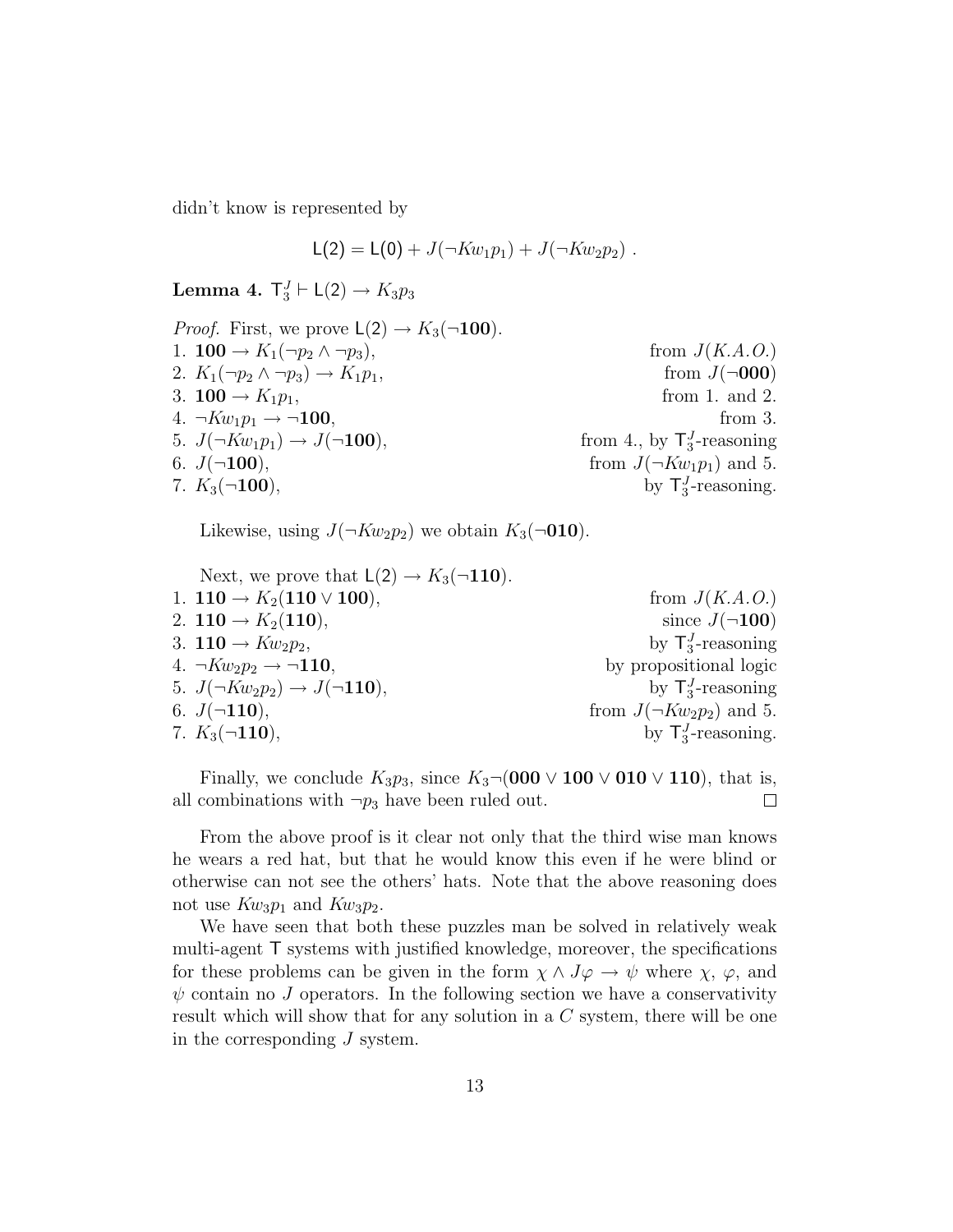### 6 Limited Conservativity

A logic  $\mathsf T$  with language  $\mathcal L$  is a conservative extension of a logic  $\mathsf T'$  with language  $\mathcal{L}' \subseteq \mathcal{L}$  if for sentences  $\varphi$  of  $\mathcal{L}', \top$  proves  $\varphi$  only if  $\top'$  proves  $\varphi$ .

Recall the definition for  $*$  from Section 3 which renames  $J$  to  $C$ . As the logics  $(\mathsf{S4}_{n}^{J})^*$  and  $\mathsf{S4}_{n}^{C}$  have the same language and yet are not equal, it is clear that  $\mathsf{S4}_{n}^{C}$  can not be a conservative extension of  $(\mathsf{S4}_{n}^{J})^*$ , it is however a conservative extension over all formulas in which C occurs only negatively.

**Theorem 6.** If  $\varphi$  is a formula of  $S4_n^J$  such that all occurrences of J in  $\varphi$  are negative, then  $\mathsf{S4}_n^J \vdash \varphi \Leftrightarrow \mathsf{S4}_n^C \vdash (\varphi)^*$ .

In some sense this result is tight as the induction axiom ( $\varphi \wedge J(\varphi \rightarrow$  $E\varphi$   $\to J\varphi$ ) which distinguishes  $(\mathsf{S4}_{n}^{J})^*$  from  $\mathsf{S4}_{n}^{C}$  has, along with a negative occurrence of J, a single positive occurrence of J.

*Proof.* ( $\Rightarrow$ ) is secured by the inclusion  $(\mathsf{S4}_{n}^{J})^* \subset \mathsf{S4}_{n}^{C}$ .

 $(\Leftarrow)$  This direction is a consequence of the Main Lemma which follows. We show this direction by proving the contrapositive. Suppose  $\varphi$  is a formula of  $\mathsf{S4}_n^J$  such that all occurrences of J in  $\varphi$  are negative and  $\mathsf{S4}_n^J \not\vdash \varphi$ . By completeness, there is a model M and a world x such that  $M, x \Vdash \neg \varphi$ . By the Main Lemma,  $M^C$ ,  $x \Vdash^C \neg(\varphi)^*$ , hence  $\mathsf{S4}^C_n \not\vdash (\varphi)^*$ , since  $M^C$  (with  $R_J$ ignored) is a model for  $\mathsf{S4}_{n}^{C}$ .  $\Box$ 

**Lemma 5 (Main Lemma).** Let M be a  $\mathsf{S4}_n^J$ -model. Add the relation  $R_C$  of reachability along  $R_1, \ldots R_n$  to M and get the augmented model  $M^C$ , where  $\mathbb{P}^C$  coincides with  $\mathbb{P}$  on variables, and the modality C corresponds to  $R_C.$ Let  $\varphi$  be a formula of  $\mathsf{S4}_n^J$ . Then

if all occurrences of J in  $\varphi$  are positive, then  $x \Vdash \varphi \Rightarrow x \Vdash^C (\varphi)^*$ ; if all occurrences of J in  $\varphi$  are negative, then  $x \Vdash \neg \varphi \Rightarrow x \Vdash^C \neg (\varphi)^*$ .

*Proof.* By induction on  $\varphi$ .

Base case is secured by the definition of  $\mathbb{P}^C$ .

Boolean case:  $\varphi \equiv \psi \rightarrow \theta$ .

Subcase: all occurrences of J in  $\varphi$  are positive and  $x \Vdash \varphi$ . Then  $x \Vdash \neg \psi$ or  $x \Vdash \theta$ . In the former case all occurrences of J in  $\psi$  are negative and, by the induction hypothesis,  $x \Vdash^C \neg(\psi)^*$ . In the latter case all occurrences of J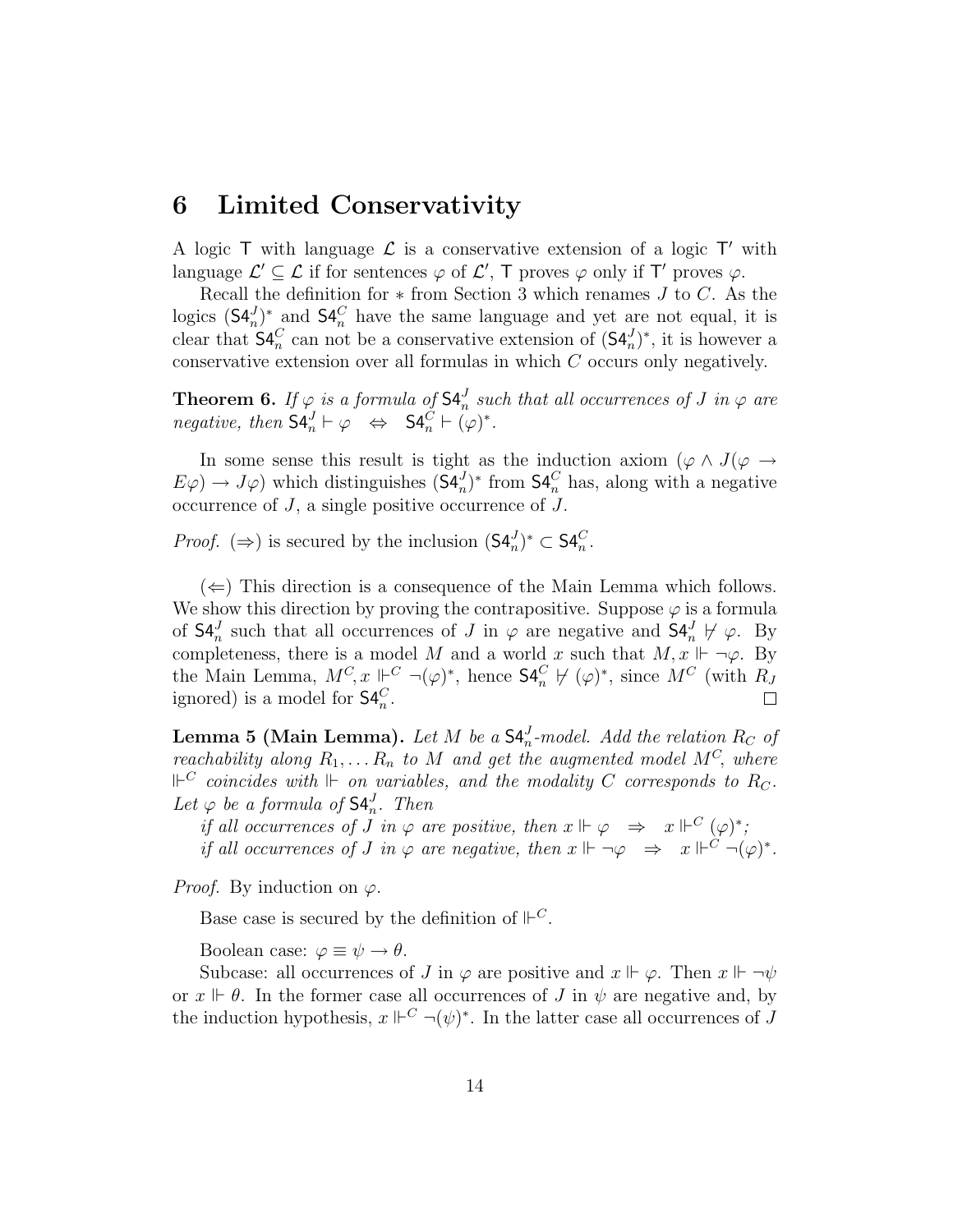in  $\theta$  are positive and, by the induction hypothesis,  $x \Vdash^C (\theta)^*$ . In either case,  $x\Vdash^C(\varphi)^*.$ 

Subcase: all occurrences of J in  $\varphi$  are negative and  $x \Vdash \neg \varphi$ . Then  $x \Vdash \psi$ and  $x \Vdash \neg \theta$ . Since all occurrences of J in  $\psi$  are positive and all occurrences of *J* in  $\theta$  are negative, by the induction hypothesis,  $x \Vdash^C (\psi)^*$  and  $x \Vdash^C \neg (\theta)^*$ , hence  $x \Vdash^C \neg (\varphi)^*$ .

Case:  $\varphi \equiv K_i \psi$ .

Subcase: all occurrences of J in  $\varphi$  are positive and  $x \Vdash \varphi$ . Then all occurrences of J in  $\psi$  are positive and  $y \Vdash \psi$ , for all y such that  $xR_iy$ . By the induction hypothesis,  $y \Vdash^C (\psi)^*$ , for all y such that  $xR_iy$ , hence  $x \Vdash^C (K_i \psi)^*, \ i.e., \ x \Vdash^C (\varphi)^*.$ 

Subcase: all occurrences of J in  $\varphi$  are negative and  $x \Vdash \neg \varphi$ . Then for some y such that  $xR_iy$ ,  $y \Vdash \neg \psi$ . Since all occurrences of J in  $\psi$  are also negative, by the induction hypothesis,  $y \Vdash^C \neg(\psi)^*$ , hence  $x \Vdash^C \neg(K_i\psi)^*$ , *i.e.*,  $x \Vdash^C \neg (\varphi)^*$ .

Case:  $\varphi \equiv J\psi$ .

Subcase: all occurrences of J in  $\varphi$  are positive and  $x \Vdash \varphi$ . Then all occurrences of J in  $\psi$  are also positive and  $y \Vdash \psi$ , for all y such that  $xR_J y$ . Since  $R_C \subseteq R_J$ ,  $y \Vdash \psi$ , for all y such that  $xR_Cy$ . By the induction hypothesis,  $y \Vdash^C (\psi)^*$ , for all y such that  $xR_Cy$ . Hence  $x \Vdash^C C(\psi)^*$ , *i.e.*,  $x \Vdash^C (J\psi)^*$ , *i.e.*,  $x \Vdash^C (\varphi)^*$ .

Subcase: 'all occurrences of J in  $\varphi$  are negative and  $x \Vdash \neg \varphi$ ' is impossible, since  $\varphi \equiv J\psi$  and the displayed occurrence of J is positive in  $J\psi$ .  $\Box$ 

Corollary 3. If  $\chi$ ,  $\varphi$  and  $\psi$  are formulas in the language of  $\mathsf{S4}_n$ , then  $\mathsf{S4}_n^C \vdash \chi \wedge C\varphi \rightarrow \psi \Leftrightarrow \mathsf{S4}_n^J \vdash \chi \wedge J\varphi \rightarrow \psi.$ 

*Proof.* As per the theorem,  $\chi \wedge J\varphi \rightarrow \psi$  has J only in negative position.  $\Box$ 

**Corollary 4.** If  $\chi$ ,  $\varphi$  and  $\psi$  are formulas in the language of  $\mathsf{T}_n$  and J is an S4 modality, then  $\mathsf{T}_n^C \vdash \chi \wedge C\varphi \to \psi \Leftrightarrow \mathsf{T}_n^J \vdash \chi \wedge J\varphi \to \psi$ .

*Proof.* Direct consequence of the theorem if main lemma starts with  $T_n^J$ models and completeness for  $\mathsf{T}_n^J$ .  $\Box$ 

**Corollary 5.** If  $\chi$ ,  $\varphi$  and  $\psi$  are formulas in the language of  $\mathsf{S5}_n$  and J is an S5 modality, then  $\mathsf{S5}^C_n \vdash \chi \wedge C\varphi \rightarrow \psi \Leftrightarrow \mathsf{S5}^J_n \vdash \chi \wedge J\varphi \rightarrow \psi$ .

*Proof.* Direct consequence of the theorem if main lemma starts with  $S5_n^J$ models and completeness for  $S5_n^J$ .  $\Box$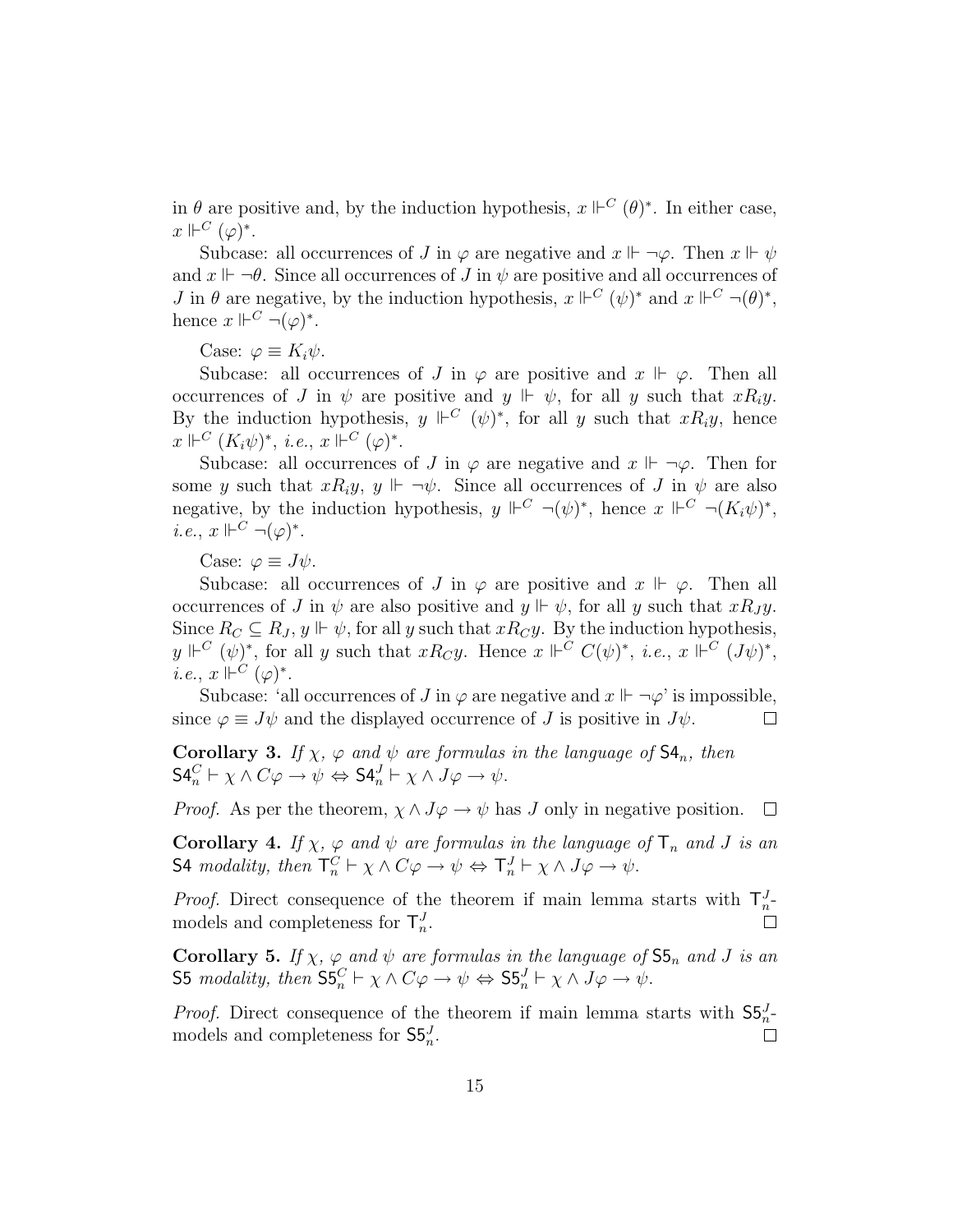## 7 Conclusions

Informally, we can consider to C-, J-free formulas as representing facts about states of knowledge of real epistemic agents  $K_1, \ldots, K_n$ . A standard setup of a epistemic puzzle consists of certain assumptions about the state of the world and agents' knowledge  $(\chi)$  and common knowledge  $(C\varphi)$  whereas the conclusions are normally made about states of knowledge of real agents  $(\psi)$ .

It seems that formalization of standard epistemic puzzles can be made in the form of  $\chi \wedge C\varphi \to \psi$ , hence each time there is a solution within a Common Knowledge system, there is a solution in the corresponding Justified Knowledge system. In employing justified knowledge, we make our assumptions explicit (by giving  $L(0)$ ) and are able to work with systems of lower complexity and a nicer proof theoretical behavior (justified knowledge systems). In practical terms, induction is redundant.

We have also seen that Artemov's justified knowledge systems are equivalent to McCarthy's 'any fool' systems which were built particularly to address these epistemic puzzles. This lends credence to applications of J systems to these puzzles and endows the O systems with a constructive, evidence-based semantics via the Realization Theorem.

We may also care to consider whether there is there a wider class of puzzles to which these observations or conservativity may apply and whether there is a benefit to considering a logic which contains both  $J$  and  $C$  modalities.

### References

- [A01] S. Artemov. Explicit provability and constructive semantics. Bulletin of Symbolic Logic, 7(1):1-36, 2001.
- [A04] S. Artemov. Evidence-Based Common Knowledge. Technical Report TR-2004018, CUNY Ph.D. Program in Computer Science, 2004.
- [A06] S. Artemov. Justified Common Knowledge. To appear in Theoretical Computer Science, 2006.
- [Bar88] J. Barwise. Three Views of Common Knowledge. TARK 1988: 365- 379.
- [vBS04] J. van Benthem, D Sarenac. The Geometry of Knowledge. ILLC Report PP-2004-21, University of Amsterdam, 2004.